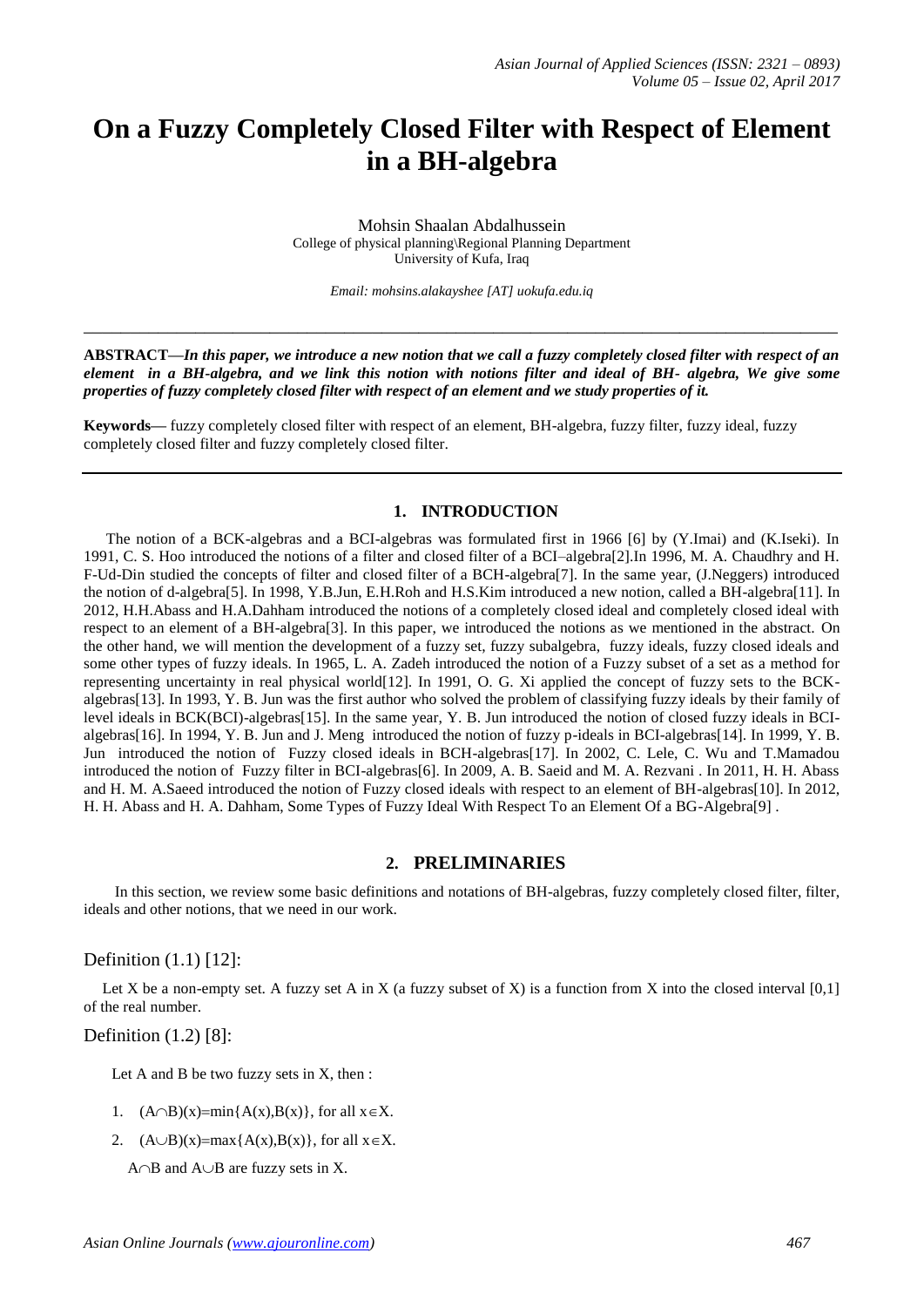In general, if  ${A\alpha, \alpha \in \Lambda}$  is a family of fuzzy sets in X, the :

 $(x)=\inf\{Ai(x), i\in \Gamma\}$ , for all  $x\in X$  and  $(x)=\sup\{ A_i(x), i\in\Gamma\},$  for all  $x\in X$ .

which are also fuzzy sets in X.

Definition ( 1.3 ) [5] :

A BH-algebra is a nonempty set X with a constant 0 and a binary operation"\*" satisfying the following conditions:

- 1)  $x * x = 0, \forall x \in X$ .
- 2)  $x*y=0$  and  $y*x=0$  imply  $x = y, \forall x, y \in X$ .
- 3)  $x*0=x, \forall x \in X$ .

Example (1.4)[4]:

Let  $X = \{0,1,2\}$  be a set with the following table:

| $\ast$ | D             |               |                |
|--------|---------------|---------------|----------------|
|        | $\Omega$      |               | $\overline{2}$ |
|        |               | $\Omega$      |                |
|        | $\mathcal{L}$ | $\mathcal{L}$ | D              |

Then  $(X,*,0)$  is a BH-algebra.

Definition (1.5)[9]:

A BH-algebra X is called an associative BH-algebra if:

 $(x*y)*z=x*(y*z)$ , for all  $x,y,z\in X$ .

Definition (1.6)[9]:

Let X be a BH-algebra and  $b \in X$ , a filter F is called a completely closed filter with respect to b (denoted by bcompletely closed filter) if  $b^*(x^*y) \in F \ \forall x, y \in F$ 

# Definition (1.7)[19] :

A fuzzy set M in a BH-algebra X is said to be fuzzy normal if it satisfies the inequality  $M((x^*a)^*(y^*b)) \ge$  $min{M(x*y),M(a*b)},$  for all a, b, x, y  $\in$ X.

#### Definition (1.8) [14]:

A fuzzy set A in a BH-algebra X is said to be a fuzzy subalgebra of X if it satisfies:  $A(x^*y) \geq min{A(x),A(y)}$ ,  $\forall x,y \in X.$ 

# Definition  $(1.9)[6]$ :

A non constant fuzzy set A of X is a fuzzy filter if

1- A  $(x \land y) \ge \min\{A(x),A(y)\}\$ and A  $(y \land x) \ge \min\{A(x),A(y)\}\$ For any  $x, y \in X$ .

2-  $A(y) \ge A(x)$ , when  $x \le y$ .

Definition (1.10)[ 9]:

Let X be a BH-algebra, A be a fuzzy filter of X and  $b \in X$ . Then A is called a fuzzy closed filter with respect to an element  $b \in X$ , denoted by a fuzzy b-closed filter of X, if  $A(b^*(0^*x)) \ge A(x)$ ,  $\forall x \in X$ .

#### Definition (1.11)[9] :

Let X be a BH-algebra and A be a fuzzy filter of X. Then A is called a fuzzy completely closed filter ,if  $A(x*y) \geq$  $min{A(x),A(y)} \forall x,y \in X.$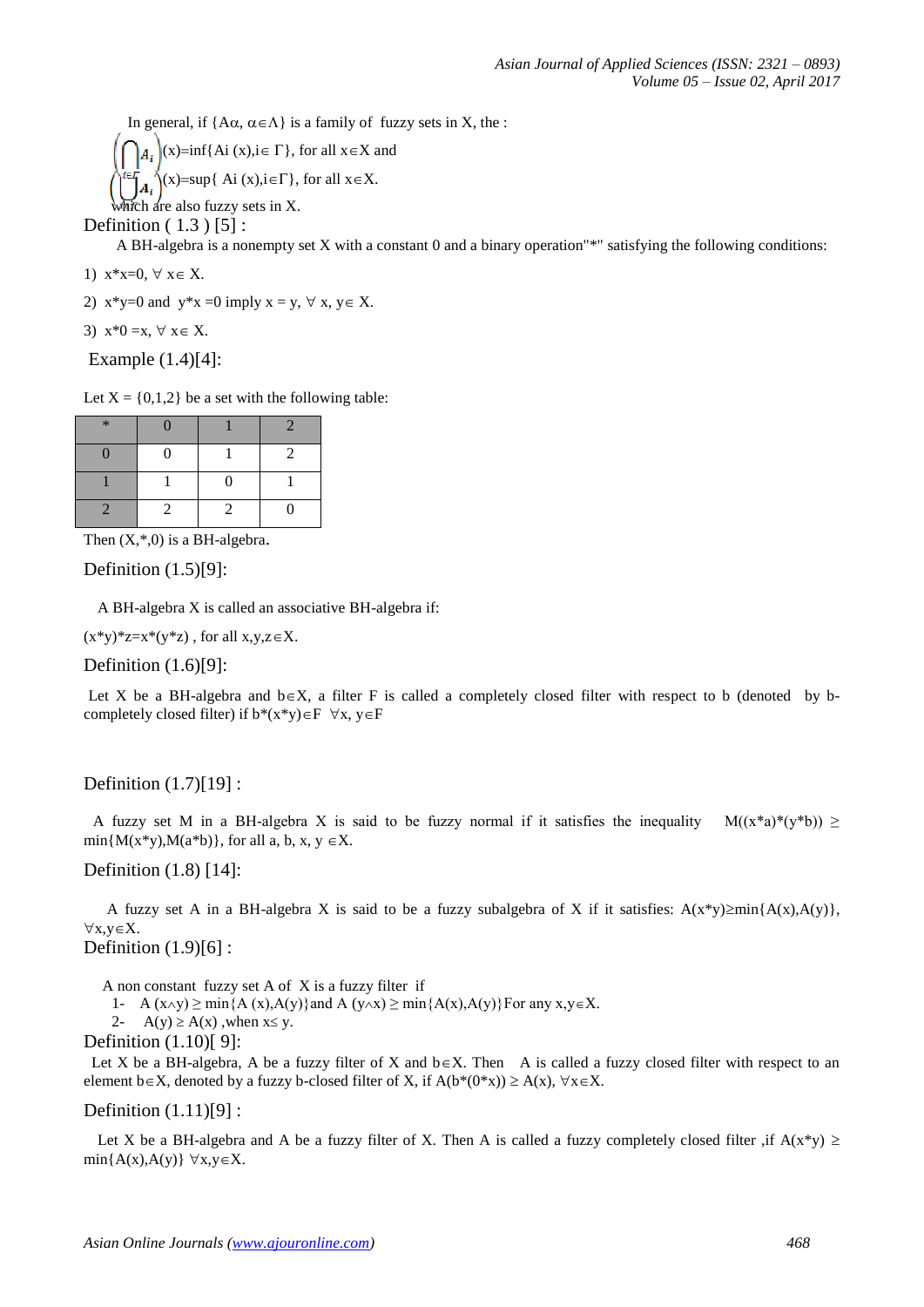# Definition (1.12) [5]:

A fuzzy subset A of a BH-algebra X is said to be a fuzzy ideal if and only if:

1) For any  $x \in X$ ,  $A(0) \ge A(x)$ .

2) For any x,  $y \in X$ ,  $A(x) \ge \min\{A(x^*y), A(y)\}.$ 

Definition (1.13)[9] :

Let X be a BH-algebra and A be a fuzzy ideal of X. Then A is called a fuzzy completely closed ideal , if  $A(x*y) \ge$  $min{A(x),A(y)},\forall x,y\in X.$ 

Definition (1.14)[9] :

 Let X be a BH-algebra and A be a fuzzy ideal of X. Then A is called a fuzzy completely closed ideal with respect to an element  $b \in X$ , denoted by a fuzzy b-completely closed ideal of X, if  $A(b^*(x^*y)) \ge \min\{A(x),A(y)\} \forall x,y \in X$ .

Theorem ( 1.15)[9]:

Let X be a BH-algebra and A be a fuzzy set. Then A is a fuzzy filter if and only if  $A'(x)=A(x)+1-A(0)$  is a fuzzy filter.

Theorem ( 1.16 )[9]:

Let  $X$  be an associative BH-algebra. Then every fuzzy normal set of  $X$  is a fuzzy filter.

Proposition  $(1.17)[9]$ :

Let X be a BH-algebra and A is a fuzzy completely closed filter then  $A(0) \ge A(x) \,\forall x \in X$ .

Proposition(1.18)[9] :

Let X be a BH-algebra. If M is a fuzzy normal set, then  $M(0) \ge M(x)$   $\forall x \in X$ .

### **3. MAIN RESULTS**

 In this section, we define the a fuzzy completely closed filter with respect to an element, and link the notion with another notions in BH-algebra.

Definition ( 2.1 ): Let X be a BH-algebra and A be a fuzzy filter of X. Then A is called a fuzzy completely closed Filter with respect to an element  $b \in X$ , denoted by a fuzzy b-completely closed Filter of X, if  $A(b^*(x^*y)) \geq$  $min{A(x),A(y)} \forall x,y \in F.$ 

Example  $(2.2)$ :

Let  $X = \{1, 2, 3\}$  be a BH-algebra, with the following table:

| $\ast$ | Ω |   |   |
|--------|---|---|---|
| 0      | O |   |   |
|        |   | 0 |   |
|        |   |   | П |

The fuzzy filter A which is defined by :. A(x)= $\begin{cases} 0.6 \\ 0.3 \end{cases}$  $x = 0.2$  $x = 1$ is a fuzzy 2-completely closed Filter of X, since

$$
A(2*(0*0)) = A(2*0) = A(2) = 0.6 \ge \min\{A(0), A(0)\} = 0.6
$$

$$
A(2*(0*1)) = A(2*1) = A(2) = 0.6 \ge \min\{A(0), A(1)\} = 0.3
$$

 $A(2*(0*2)) = A(2*2) = A(0) = 0.6 \ge \min\{A(0), A(2)\} = 0.6$ 

 $A(2*(1*0)) = A(2*1) = A(2) = 0.6 \ge min{A(1), A(0)} = 0.3$ 

 $A(2*(1*1)) = A(2*0) = A(2) = 0.6 \ge \min\{A(1), A(1)\} = 0.3$ 

 $A(2^*(1^*2)) = A(2^*1) = A(2) = 0.6 \ge \min\{A(1), A(2)\} = 0.3$ 

 $A(2*(2*0)) = A(2*2) = A(0) = 0.6 \ge \min\{A(2), A(0)\} = 0.6$ 

 $A(2*(2*1)) = A(2*2) = A(0) = 0.6 \ge \min\{A(2), A(1)\} = 0.3$ 

 $A(2*(2*2)) = A(2*0) = A(2) = 0.6 \ge \min\{A(2), A(2)\} = 0.6$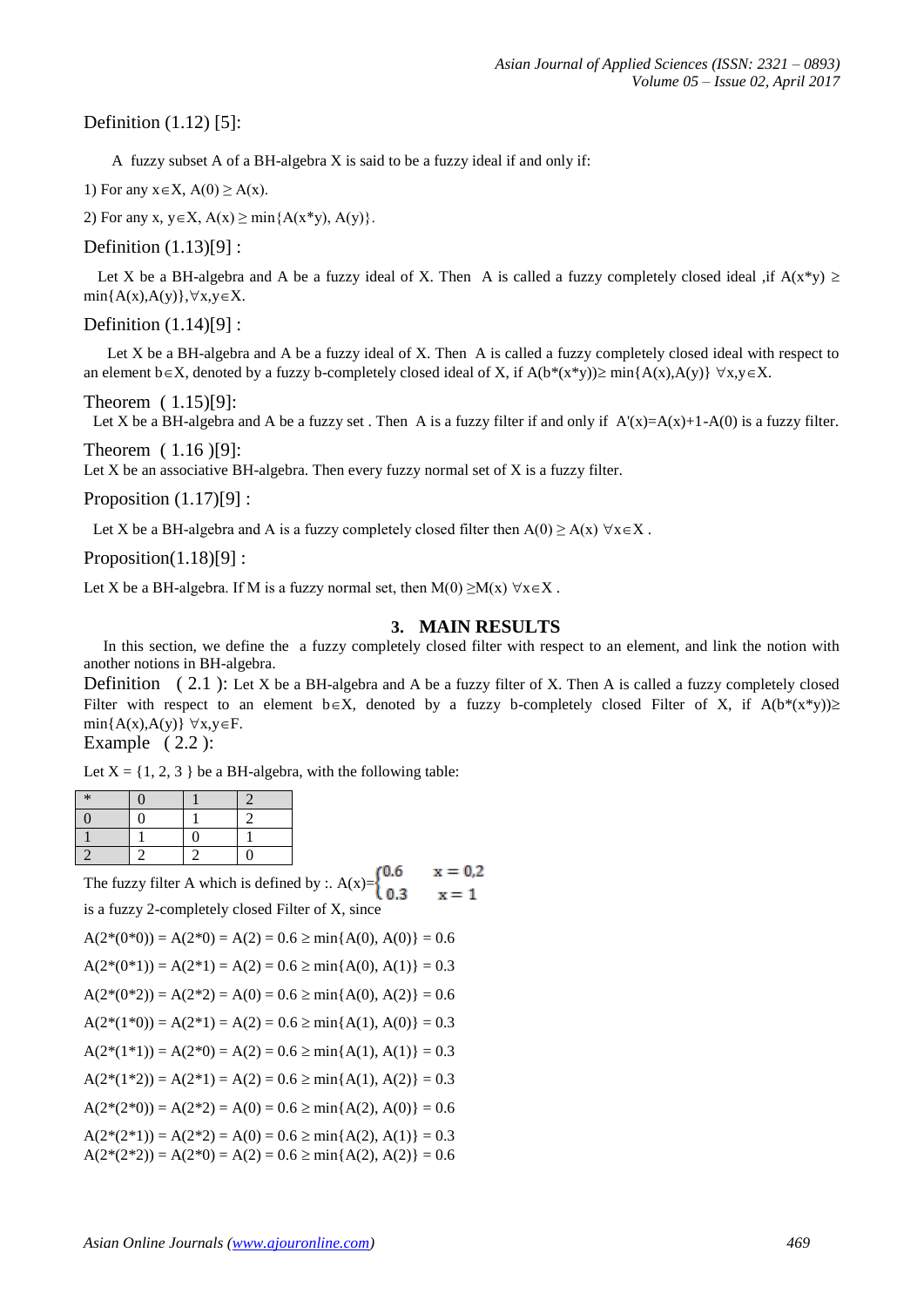Theorem ( 2.3 ):Let X be BH-algebra such that if  $x*y=0$  implies  $x=y \forall x,y \in X$ . Then every fuzzy b-completely closed filter is a fuzzy filter .

Proof : Let A be a fuzzy b-completely closed filter and  $x, y \in X$ .

1)A( $x^*(x^*y)$ ) ≥ min{A(x),A(y)} [Since A is a fuzzy b-completely closed filter]

Similarly,  $A(y^*(y^*x)) \ge \min\{A(x),A(y)\}\$ 

2)Let  $x \leq y$ 

 $\Rightarrow$ x\*y=0 $\Rightarrow$ x=y

 $\Rightarrow$  A(y) = A(x)  $\geq$  A(x)

 $\therefore$  A is a fuzzy filter

Theorem ( 2.4 ):Let X be an associative BH-algebra. Then every fuzzy b- completely closed filter is a fuzzy b- closed filter.

Proof :Let A is fuzzy b- completely closed filter

 $Now, 0, x \in F, b \in X$ 

 $A(b*(0*x)) \ge \min\{A(0),A(x)\}$  [A is fuzzy b-completely closed filter, definition (2.1)]

 $A(b^*(x^*y)) \ge A(x)$  [A(0)  $\ge A(x)$   $\forall$   $x \in X$ , Proposition (1.17)]

 $\therefore$  A is a fuzzy b- closed filter.

Proposition ( 2.5 ):Let X be an associative BH-algebra. Then every fuzzy normal set  $\forall b \in X$ ,s.t (M(b)=M(0)) is a fuzzy b-completely closed filter. Proof :Let M be a fuzzy normal set.

 $\Rightarrow$  M is a fuzzy filter [ (1.16)]

Now, Let  $x, y \in M$ ,  $b \in X$ 

 $M(b*(x*y))=M(b*((x*y)*(0*0)))$ 

 $=M((b*(x*y)*(0*0))$ 

 $\geq$  min  ${M(b), M((x*y)}$  [Since M is a fuzzy normal set, definition (1.7)]

 $\geq$  min  ${M(0), M((x*y)} [M(b)=M(0)]$ 

 $= M((x*y)$  [A(0)  $\geq A(x) \forall x \in X$ , Proposition (1.18)]

 $\geq$  min {M(x),M(y)}[ Since M is a fuzzy normal set definition (1.7)]

M is a fuzzy b-completely closed filter.

Proposition ( 2.6 ):Let X be a BH-algebra and A is a fuzzy b- completely closed filter. Then  $A\alpha$  is a b- completely closed filter  $\forall \alpha \in (0,1]$ .

Proof :Let A be a fuzzy b- completely closed filter.

To prove  $A\alpha$  is a filter,

1)Let  $x, y \in A\alpha$ 

 $\Rightarrow$ A(x) $\geq \alpha$ ,A(y) $\geq \alpha$ 

 $\Rightarrow$  min{A(x),A(y)} $\geq \alpha$ .

but  $A(x^*(x^*y)) \ge \min\{A(x),A(y)\}\$  [Since A is a fuzzy filter, definition (1.9)]

 $\Rightarrow A(x^*(x^*y)) \geq \alpha,$ 

 $\therefore$  x<sup>\*</sup>(x<sup>\*</sup>y)  $\in$  A $\alpha$ 

Similarly,

 $y^*(y^*x) \in A\alpha$ 

2)Let  $x \in A\alpha$  and  $x^*y=0$ 

 $\Rightarrow$  A(x) $\geq \alpha$ .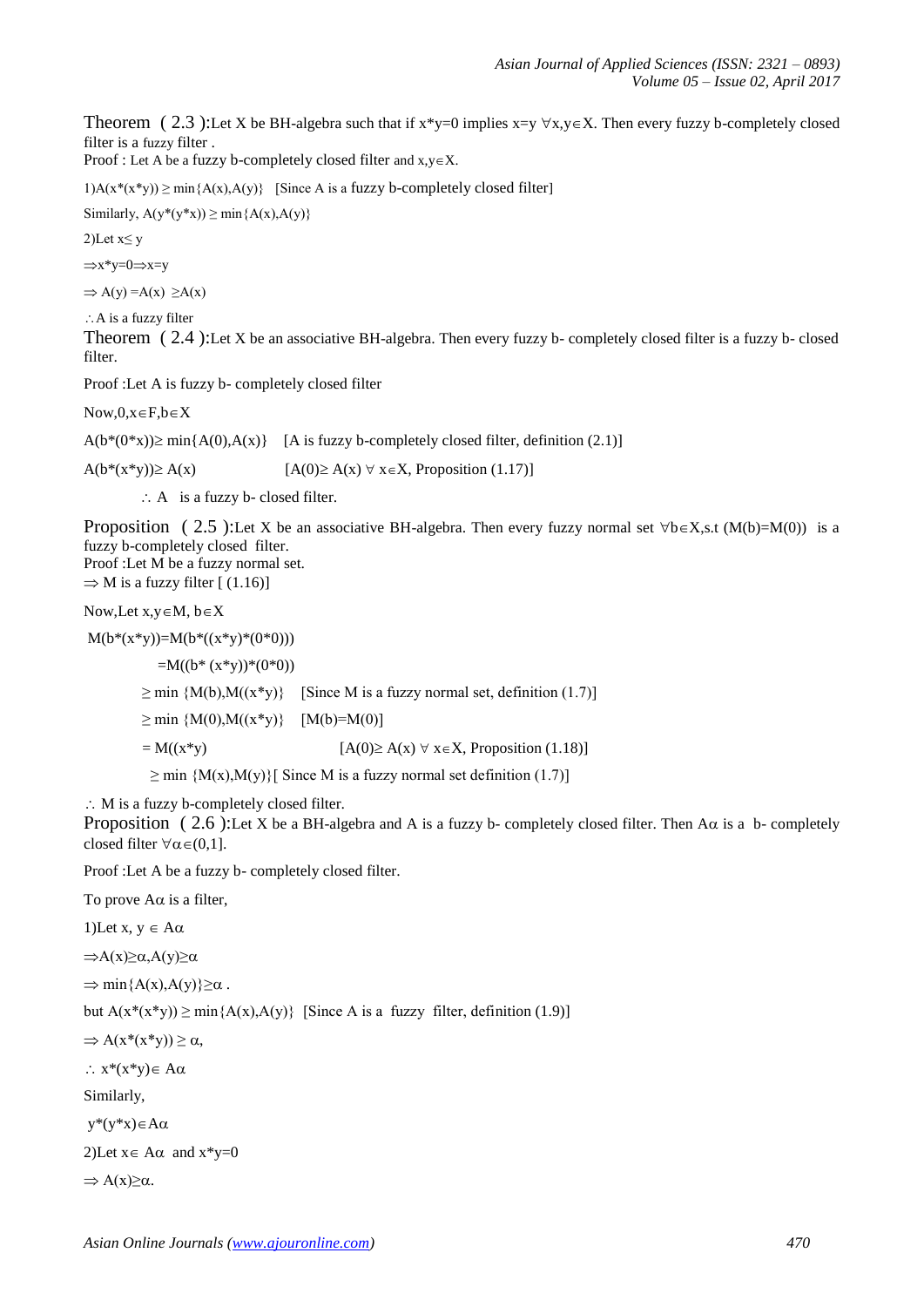```
But A(y) \ge A(x) [Since A is a fuzzy filter and x ≤y., definition (1.9)]
\Rightarrow A(y)\geq \alpha,
```
 $\Rightarrow$ y  $\in$  A $\alpha$ 

 $\therefore$  A $\alpha$  is a filter

Now, Let  $x, y \in F$ ,  $b \in X$ ,  $x, y \in A\alpha$ 

 $\Rightarrow$  A(x) $\geq \alpha$ .

 $\Rightarrow$  A(y) $\geq \alpha$ .

 $\Rightarrow$ min{A(x),A(y)}  $\geq \alpha$ 

but  $A(b^*(x^*y))\geq min\{A(x),A(y)\}$  [Since A is a fuzzy b- completely closed filter, definition (2.1)]

 $\Rightarrow$  A(b\*(x\*y)) $\geq \alpha$ 

 $\Rightarrow$  b\*(x\*y)  $\in$  A $\alpha$ 

 $\therefore$  Aα is a b- completely closed filter  $\forall \alpha \in (0,1]$ .■

Proposition( 2.7 ): Let X be a BH-algebra and A be a fuzzy b- completely closed filter. Then the set  $X_A = \{x \in X: X \in \mathbb{R}^2 : |x| \leq X\}$  $A(x)=A(0)$  is a b- completely closed filter.

Proof :Let A be a fuzzy filter,

Since  $A(0)=A(0)$  $0.0 \in X_A$  $\therefore X_A$  is a non-empty set 1) Let  $x, y \in X_A$  $\Rightarrow$ A(x)=A(y)=A(0)  $\Rightarrow$ min{A(x),A(y)}=A(0) But  $A(x^*(x^*y)) \ge \min\{A(x),A(y)\} = A(0)$  [Since A is a fuzzy filter. definition (1.9)]  $\therefore$  A(x<sup>\*</sup>(x<sup>\*</sup>y))  $\geq$ A(0) But  $A(0) \ge A(x^*(x^*y))$  [Since A is a fuzzy completely closed filter. definition (1.11)]  $\therefore$  A(x<sup>\*</sup>(x<sup>\*</sup>y))=A(0)  $\therefore$  x<sup>\*</sup>(x<sup>\*</sup>y)  $\in X_A$ Similarly,  $y^*(y^*x) \in X_A$ 2)Let  $x \in X_A, x \leq y$  $\Rightarrow$  A(y) $\geq$ A(x) =A(0) [Since A is a fuzzy filter, definition (1.9)] But  $A(0) \geq A(y)$ , [Since A is a fuzzy completely closed filter., definition (1.11)]  $\therefore$  A(y)=A(0)  $\therefore$  y  $\in X_A$  $\therefore$  X<sub>A</sub> is a filter. Now, Let  $x, y \in F$ ,  $b \in X_A$  $\Rightarrow$  A(x)=A(y)=A(0)  $\Rightarrow$ min{A(x),A(y)}=A(0) But  $A(b^*(x^*y)) \ge \min\{A(x),A(y)\} = A(0)$  [Since A is a fuzzy b-completely closed filter definition (2.1) ]  $\therefore$  A(x<sup>\*</sup>y)  $\geq$ A(0)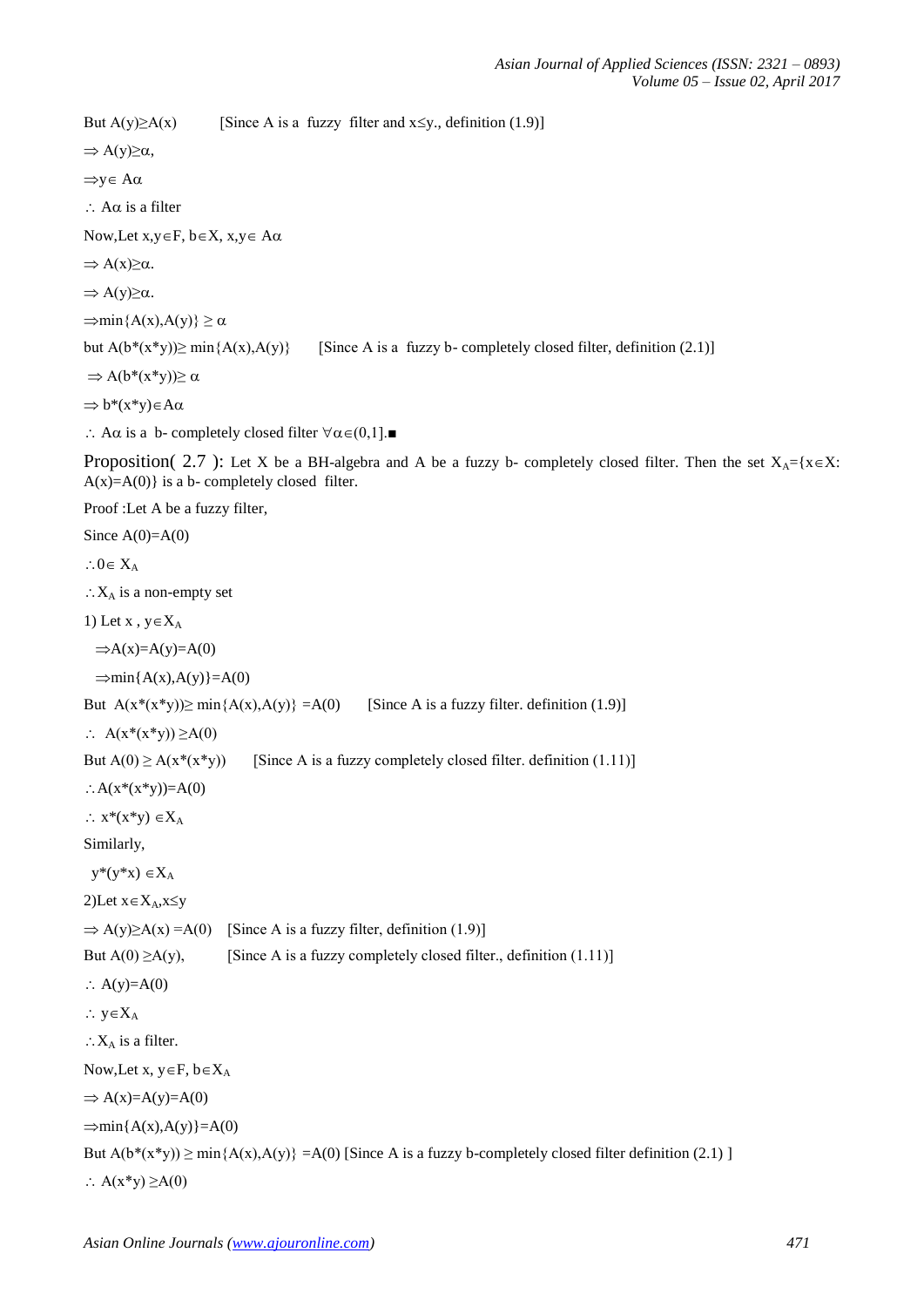But  $A(0) \ge A(x^*y)$  [Since A is a fuzzy completely closed filter, definition (1.11)]

 $\therefore$  A(b\*(x\*y)) =A(0)

 $:b*(x*y)\in X_A$ 

 $\therefore X_A$  is a b-completely closed filter.■

Proposition ( 2.8 ): Let {Ai:i ∈ Γ} be a family of fuzzy b-completely closed filter of a BH-algebra X. Then  $\left(\bigcap_{k=1}^{n} A_k\right)$  s a fuzzy b-completely closed filter of X.

Proof:  
\nTo prove that 
$$
\left(\prod_{i\in I} A_i\right)
$$
 is a fuzzy filter,  
\n(1) Let  $x,y \in X$ .  
\n $\left(\prod_{i\in I} A_i\right) (x^*(x^*y)) = inf\{Ai((x^*(x^*y))), i\in \Gamma\}$   
\n $\ge inf\{min\{A_i\}(x), Ai(y), i\in \Gamma\}$  [Since  $A_i$  is a fuzzy filter,  $\forall i\in \Gamma$ , definition (1.9)]  
\n $\ge min\{\left(\prod_{i\in I} A_i\right)(x^*(x^*y))\}$   
\nSimilarly  $\left(\prod_{i\in I} A_i\right)(x) = inf\{Ai(x), i\in \Gamma\}$   
\n $\ge inf\{Ai(y)\}, i\in \Gamma\}$  [Since Ai is a fuzzy filter,  $\forall i\in \Gamma$ , definition (1.9)]  
\n $= \left(\prod_{i\in I} A_i\right)(y)$   
\n $\Rightarrow \left(\prod_{i\in I} A_i\right)(y)$   
\n $\Rightarrow \left(\prod_{i\in I} A_i\right)(y)$   
\n $\Rightarrow \left(\prod_{i\in I} A_i\right)(y)$   
\n $\Rightarrow \left(\prod_{i\in I} A_i\right)(x) = inf\{Ai(x), i\in \Gamma\}$   
\nTo prove that  $\left(\bigcap_{i\in I} A_i\right)$  is a fuzzy b-completely closed filter of X  
\nLet  $x,y \in \mathbb{F}$ ,  $b \in \mathbb{X}^F$   
\n $\ge min\{min\{Ai(x), \text{inf}(y)\}, i\in \Gamma\}$   
\n $\ge min\{min\{Ai(x), \text{inf}(y)\}, i\in \Gamma\}$   
\n $\ge min\{min\{Ai(x), \text{inf}(y)\}, i\in \Gamma\}$   
\n $\ge min\{min\{Ai(x), \text{inf}(y)\}, i\in \Gamma\}$   
\nTherefore,  $\left(\prod_{i\in I} A_i\right)(x^*(x^*y)) \ge min\{min\{\prod_{i\in I} A_i\}(x), \left(\prod_{i\in I} A_i\right)(y)\} \forall x,y \in \mathbb{F}$   
\nTherefore,  $\left(\prod_{i\in I} A_i\right)$  is a fuzzy b-completely closed filter of X.   
\n**Therefore,  $\$** 

But {Ai:  $i \in \Gamma$ } is a chain  $\Rightarrow$  there exist  $j \in \Gamma$  such that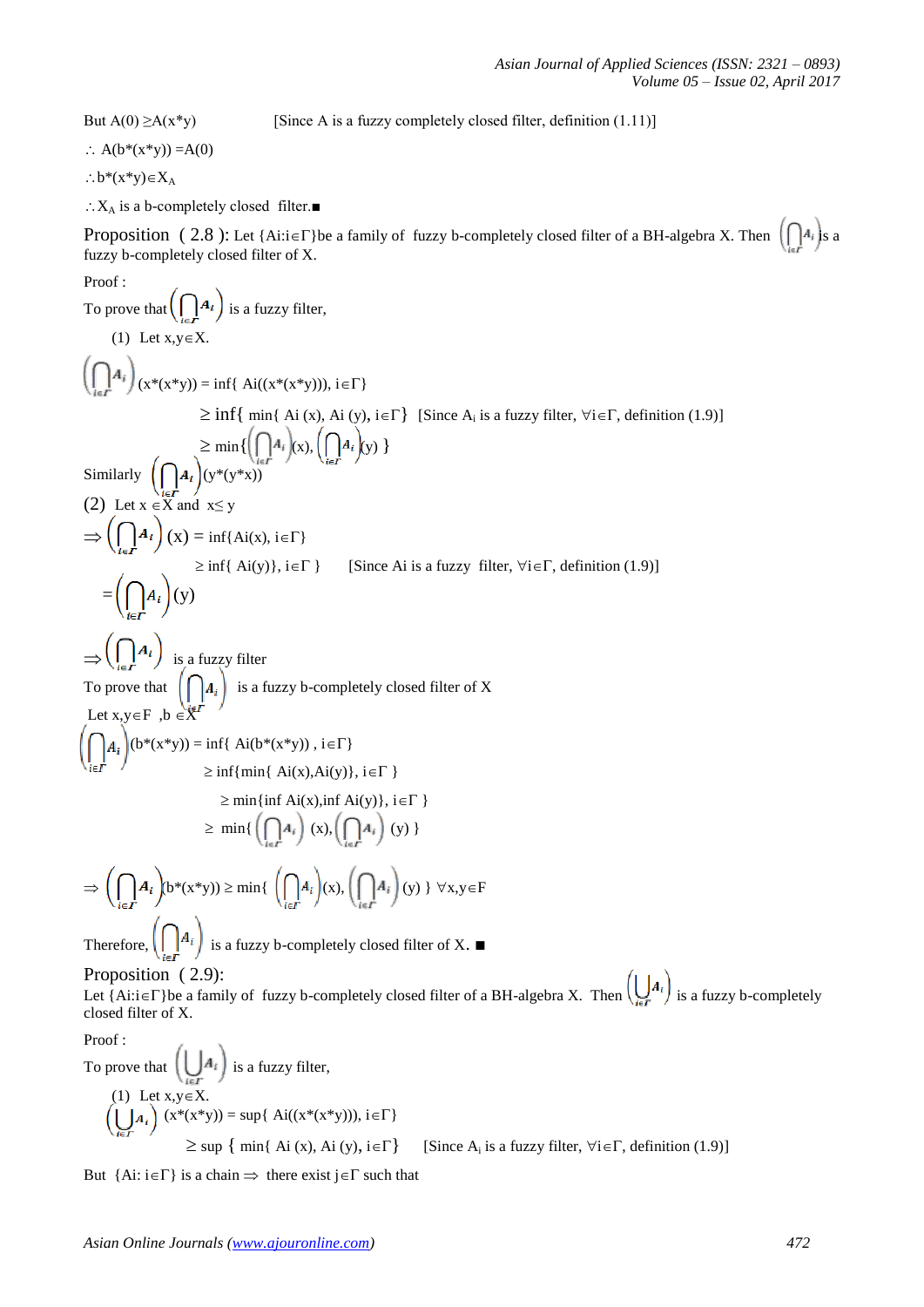$\sup\{\min\{\text{Ai}(x^*y), \text{Ai}(y)\}, i \in \Gamma\} = \min\{\text{Ai}(x), \text{Ai}(y)\}$  $=$  min{sup{Ai(x), i $\in$  $\Gamma$ }, sup{Ai(y), i $\in$  $\Gamma$ }}  $\geq \min \{ (| \ | A_i)(x), (| \ | A_i)(y) \}$ Similarly  $\left[\begin{array}{c|c} A_i \end{array}\right]$  (y\*(y\*x)) (2) Let  $x \in X$  and  $x \le y$  $\Rightarrow$   $(\bigcup A_i)(x) = \sup\{Ai(x), i \in \Gamma\}$  $\geq$  sup{ Ai(y)}, i  $\in$  [Since Ai is a fuzzy filter,  $\forall$ i $\in$  [, definition (1.9)]  $=$   $(\bigcup_{i} A_i)(y)$  $\Rightarrow ( | \nightharpoonup_{A_i} )$  is a fuzzy filter To prove that  $\bigcup_{i=1}^{\infty} A_i$  is a fuzzy b-completely closed filter of X Let  $x,y \in F$ ,  $b \in X$  $\left(\bigcup\limits_{\cdot\cdot} A_i\right)\!\!\left(b^*\!\!\left(x^*\!y\right)\right) = \sup\{\; {\rm Ai}(b^*\!\!\left(x^*\!y\right))\,,\, i\!\in\!\Gamma\}$  $\geq$  sup{min{ Ai(x), Ai(y)}, i  $\in$   $\Gamma$  }  $\geq$  min{sup Ai(x),inf Ai(y)}, i $\in$   $\Gamma$ }  $\geq$  min{  $\left(\bigcup A_i\right)_{(x)}$ ,  $\left(\bigcup A_i\right)_{(y)}$  }  $\Rightarrow \left(\bigcup_{i\in F} A_i\right) (b^*(x^*y)) \ge \min\{ \left(\bigcup_{i\in F} A_i\right) (x), \left(\bigcup_{i\in F} A_i\right) (y)\ \} \ \forall x,y\in F$ Therefore,  $\left(\bigcup_{i=1}^{n} A_i\right)$  is a fuzzy b-completely closed filter of X. Proposition (2.10): Let {Ai: $i \in \Gamma$ }be a family of fuzzy b-closed filter of a BH-algebra X. Then  $\left(\bigcap A_i\right)$  is a fuzzy b-closed filter of X. Proof :  $\left(\bigcap A_i\right)$  is a fuzzy filter [proposition (2.8)] to prove is a fuzzy b-closed filter  $\sum_{i \in \Gamma}$  / let b  $\in$  X,  $x \in F$  $\left(\bigcap_{i \in \Gamma} A_i\right) (b^*(0^*x)) = \inf\{ Ai(b^*(0^*x)) , i \in \Gamma\}$  $\geq$  inf { Ai(x), i  $\in$   $\Gamma$  }  $\geq \left(\bigcap A_i\right)(x),$  $\Rightarrow$   $\left(\bigcap A_i\right)_{(b^*(0^*x))} \geq \left(\bigcap A_i\right)_{(x)}$ Therefore,  $\left(\bigcap_{i\in \mathcal{F}} A_i\right)$  is a fuzzy b- closed filter of X. Proposition ( 2.11 ): Let {Ai: $i \in \Gamma$ }be a family of fuzzy b-closed filter of a BH-algebra X. Then  $\left(\bigcup A_i\right)$  is a fuzzy b-closed filter of X. Proof :  $\left(\bigcup A_i\right)$  is a fuzzy filter [proposition (2.9)]  $\left(\bigcup_{i=1}^{n} A_i\right)$  to prove is a fuzzy b-closed filter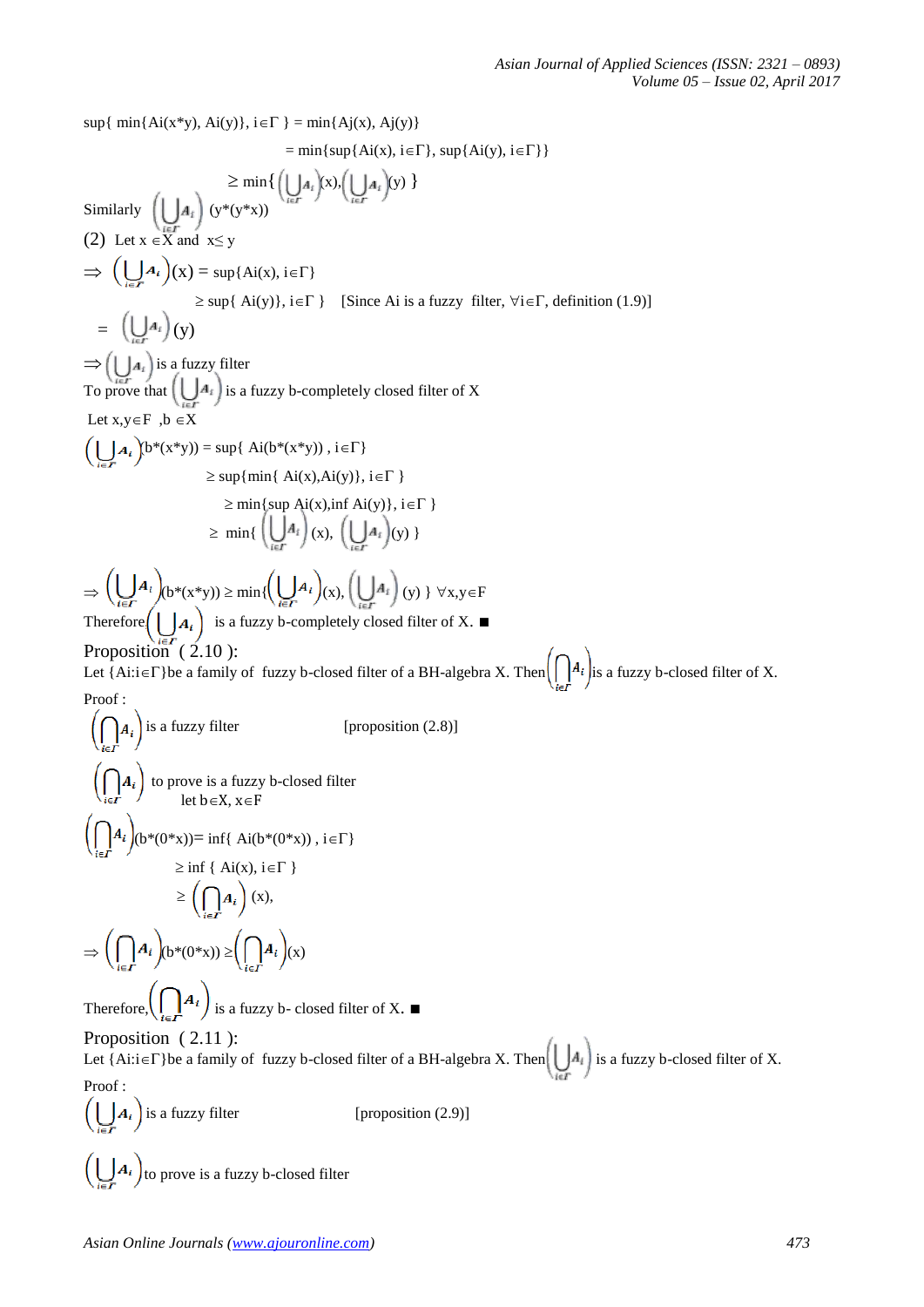$$
\left(\bigcup_{i \in \Gamma} A_i\right) (b^*(0^*x)) = \sup \{ A_i(b^*(0^*x)), i \in \Gamma \}
$$
  
\n
$$
\geq \sup \{ A_i(x), i \in \Gamma \}
$$
  
\n
$$
\geq \left(\bigcup_{i \in \Gamma} A_i\right) (x)
$$
  
\n
$$
\Rightarrow \left(\bigcup_{i \in \Gamma} A_i\right) (b^*(0^*x)) \geq \left(\bigcup_{i \in \Gamma} A_i\right) (x)
$$

Therefore,  $\left(\bigcup_{i \in \mathcal{F}} \mathbb{I}^{\mathcal{F}}\right)$  is a fuzzy b-closed filter of X.

Proposition ( 2.12 ):

Let X be BH-algebra and A be a fuzzy set of X. Then A is a fuzzy b-completely closed filter if and only if  $A'(x)=A(x)+1-A(0)$  is a fuzzy b-completely closed filter.

Proof :

Let A be a fuzzy b-completely closed filter,

 $\Rightarrow$  A is a fuzzy filter. [Proposition (2.3)]

 $\Rightarrow$  A' is a fuzzy filter. [By theorem(1.15)]

Now, Let  $x, y \in A$ ,  $b \in X$ 

 $A'(b*(x*y))=A(b*(x*y))+1-A(0)$ 

 $\geq$  min{A(x),A(y)}+1-A(0) [Since A is a fuzzy b-completely closed filter]

 $\geq$  min{A(x) +1-A(0),A(y) +1-A(0)}

 $\geq$  min ${A'(x), A'(y)}$ 

- $\therefore$  A'(x)  $\geq$  min{A'(x),A'(y)}
- $\therefore$  A' is a fuzzy b-completely closed filter

Conversely

Let A' be a fuzzy b-completely closed filter,

 $\Rightarrow$  A' is a fuzzy filter. [By theorem(1.15)]

 $\Rightarrow$  A is a fuzzy filter. [By theorem(1.15)]

Now, Let  $x, y \in A$ ,  $b \in X$ 

```
A(b*(x*y))=A'(b*(x*y))-1+A(0)
```
 $\geq$  min{A'(x),A'(y)}-1+A(0) [Since A' is a fuzzy filter, definition (1.9)]

 $\geq$  min{A'(x) -1+A(0),A'(y) -1+A(0)}

- $\geq$  min ${A(x), A(y)}$
- $\therefore$  A(b<sup>\*</sup>(x<sup>\*</sup>y))≥ min{A(x),A(y)}
- A is a fuzzy b-completely closed filter.■

Proposition ( 2.13 ): Let X be BH-algebra and A be a fuzzy set of X. Then every fuzzy completely closed filter is a fuzzy b-completely closed ideal,  $\forall b \in X, A(b)=A(0)$ .

Proof : Let A be a fuzzy completely closed filter.

To prove A is a fuzzy ideal,

- 1)  $A(0) \ge A(x) \forall x \in X$  [Proposition (1.16)]
- 2)  $A(x)=A(x*0) = A(x*(y*y))$  $= A((x*y)*y)$  [Since X is an associative. By definition(1.5)]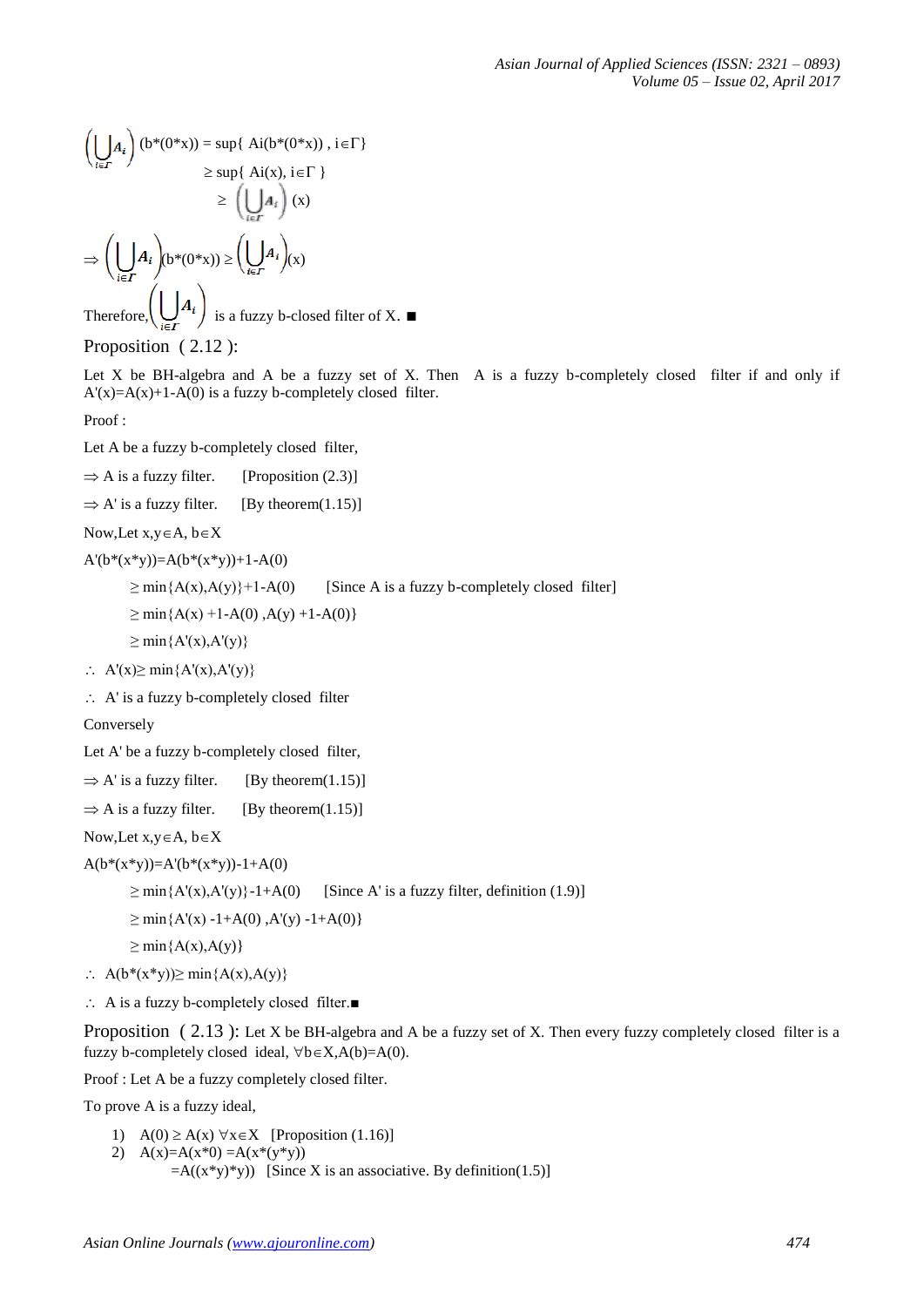$\geq$  min {A(x\*y),A(y)} [Since A is a fuzzy completely closed filter By definition(1.11) ]

: A is a fuzzy ideal.

 $A(b*(x*y))\geq min{A(b),A(x*y)}$  [A is a fuzzy completely closed filter. By definition(1.11)]

 $\geq$  min ${A(0), A(x*y)}$  $\geq A(x^*y)$ 

$$
\geq \min\{A(x),A(y)\}
$$

A is a fuzzy b-completely closed ideal.

#### Proposition ( 2.14 ):

Let X be BH-algebra such that if  $x*y=0$  implies  $x=y \forall x,y \in X$ . Then every fuzzy sub algebra is a fuzzy filter.

Proof :Let A be a fuzzy sub algebra and  $x, y \in X$ .

1)A( $x^*(x^*y)$ ) ≥ min $\{A(x),A(x^*y)\}$  [Since A is a fuzzy sub algebra, definition (1.8)]

If  $min{A(x),A(x*y)}=A(x) \ge min{A(x),A(y)}$ 

If min ${A(x),A(x*y)}=A(x*y)\geq min{A(x),A(y)}$ 

 $\therefore$  A(x\*(x\*y))  $\geq$  min ${A(x),A(y)}$ 

Similarly,  $A(y^*(y^*x)) \ge \min\{A(x),A(y)\}$ 

2)Let  $x \le y$ 

 $\Rightarrow$ x\*y=0 $\Rightarrow$ x=y

```
\Rightarrow A(y) = A(x) \geq A(x)
```
: A is a fuzzy filter

Theorem ( 2.15 ):

Let X be BH-algebra such that  $x*y=0$  implies  $x=y \forall x,y\in X$ . Then every fuzzy sub algebra is a fuzzy b-completely closed filter,  $\forall$ b $\in$ X such that A(b) =A(0).

Proof :

A is a fuzzy filter [proposition(2.14)]  $A(b^*(x^*y)) \ge \min\{A(b), A(x^*y)\}$  [A is a fuzzy sub algebra, definition (1.8)]  $\geq$  min ${A(0), A(x*y)}$  $\geq A(x^*y)$  [A is a fuzzy sub algebra, definition (1.8)]  $\geq$  min ${A(x), A(y)}$ 

 $\therefore$  A is a fuzzy b-completely closed filter.

#### **4. REFERENCES**

[1] A. B. Saeid, A. Namdar and R.A. Borzooei, "Ideal Theory of BCH-Algebras", World Applied Sciences Journal 7 (11): 1446-1455, 2009.

[2] A. B. Saeid and M. A. Rezvani "On Fuzzy BF-algebras ", International Journal of Fuzzy System, Vol. 4,No. 1,13-25, 2009.

[3] B. Ahmad, "On classification of BCH-algebras", Math. Japonica 35, no. 5, 801–804, 1990.

[4] C. B. Kim and H. S. Kim, "On BG-algebras", Demonstratio Mathematica, Vol.XLI, No 3, 2008.

[5] C. H. Park, "Interval-valued fuzzy ideal in BH-algebras", Advance in fuzzy set and systems 1(3), 231–240, 2006.

[6] C. Lele, C. Wu and T. Mamadou, "Fuzzy Filters in BCI-algebras", IJMMS, 29:1, 47-54, 2002.

[7] C. S. Hoo, "Filters and ideals in BCI-algebra, Math. Japonica 36, 987-997, 1991.

[8] D. Dubois and H. Prade, "FUZZY SETS AND SYSTEMS", ACADEMIC PRESS. INC. (London) LTD., ACADEMIC PRESS. INC. fifth Avenue, New York, 1980.